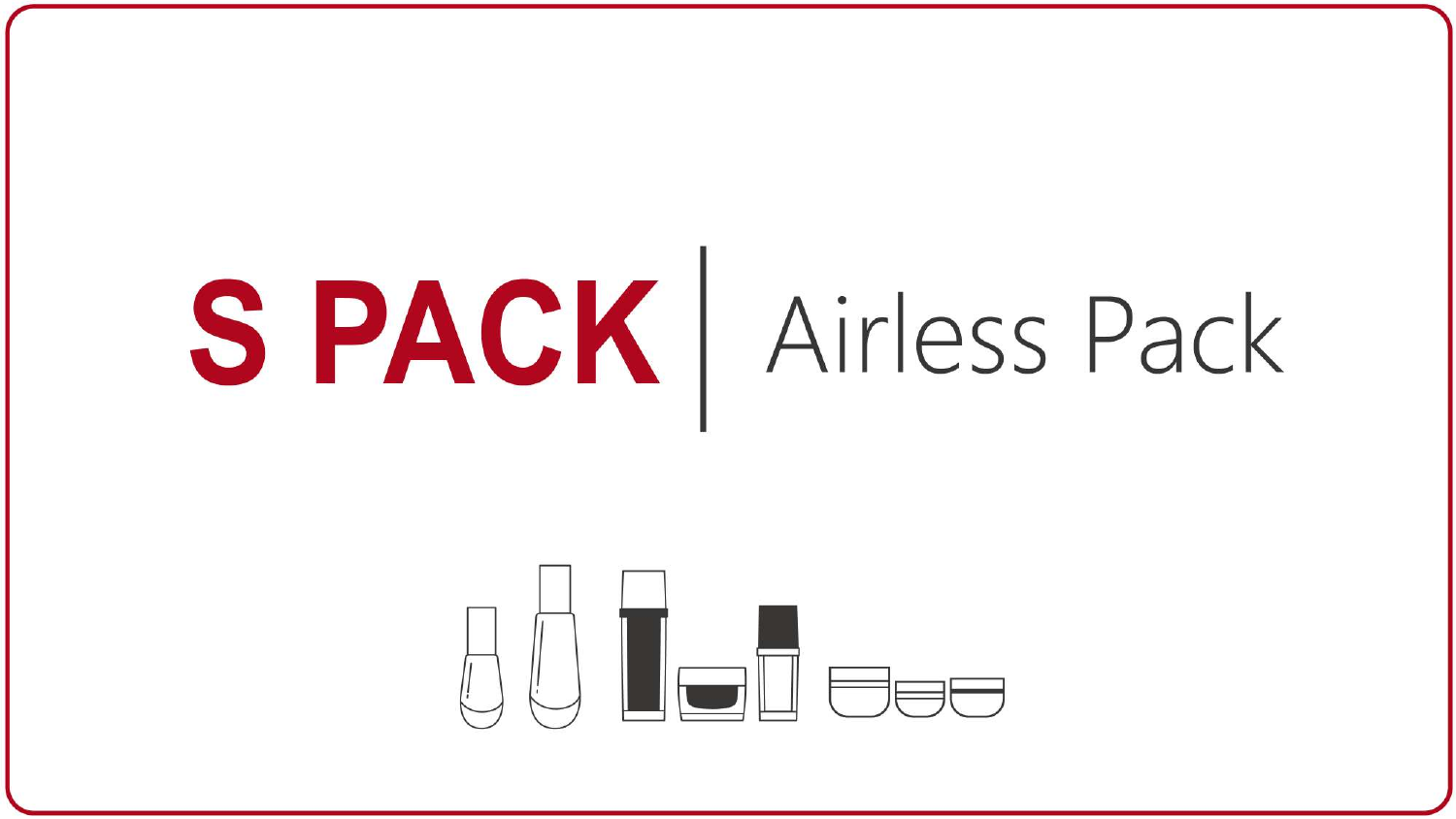



| Product  |                              |                                  |                                              |                         |
|----------|------------------------------|----------------------------------|----------------------------------------------|-------------------------|
| Item No. | AA50A<br>AA30A               | AA50B<br>AA30B<br>AA20B          | <b>AA35G</b><br><b>AA25G</b><br><b>AA15G</b> | AA35H<br>AA25H<br>AA15H |
| Capacity | $50ml \star$<br>$30ml \star$ | 50ml<br>30ml<br>20 <sub>ml</sub> | 35ml<br>25ml<br>15ml                         | 35ml<br>25ml<br>15ml    |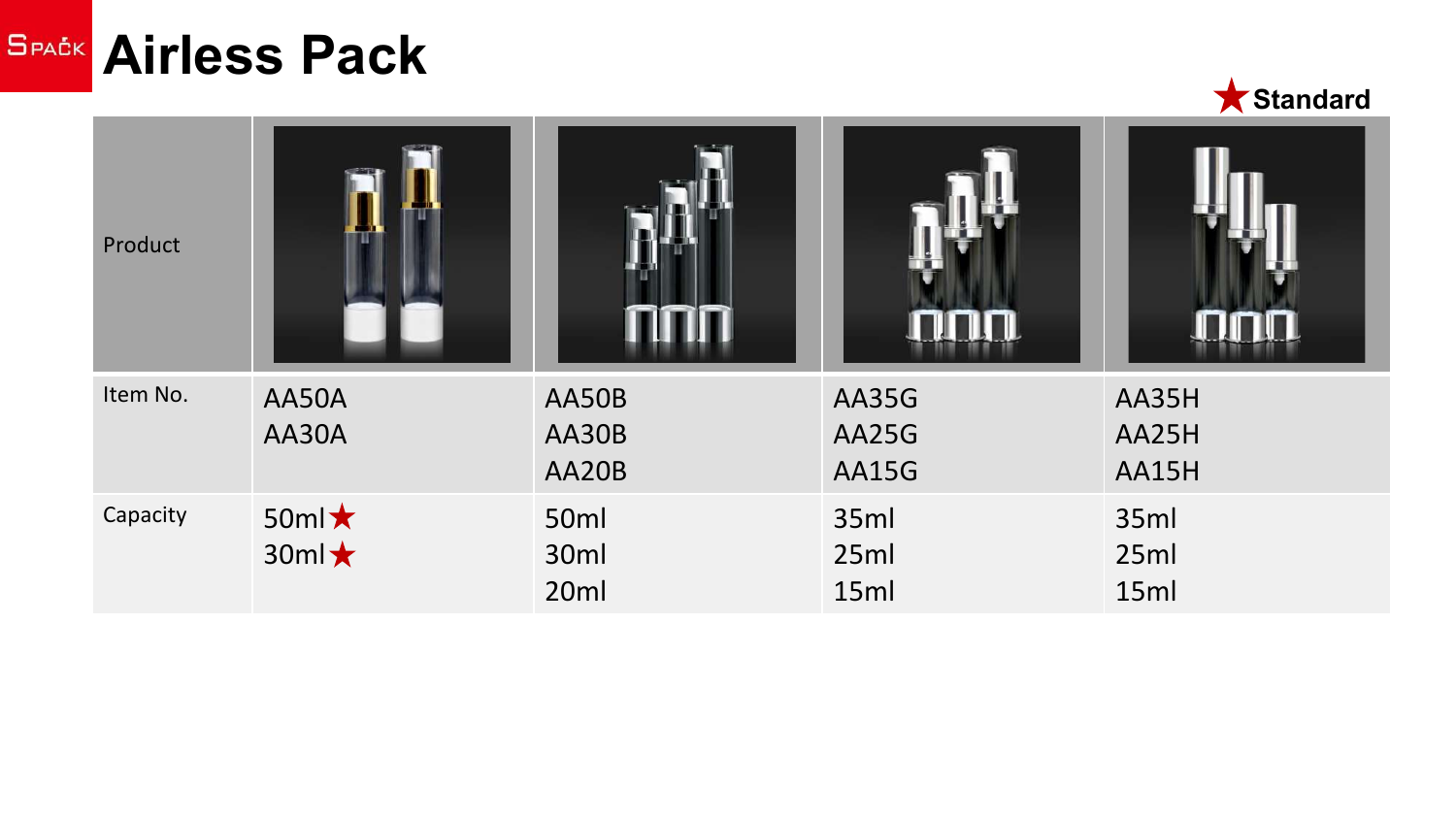



| Product  |                         |                         |                                 | ÌI                                              |
|----------|-------------------------|-------------------------|---------------------------------|-------------------------------------------------|
| Item No. | AA50E<br>AA30E<br>AA20E | AA35F<br>AA25F<br>AA15F | AA50T<br>AA30T                  | AA50Q<br>AA30Q<br>AA15Q                         |
| Capacity | 50ml<br>30ml<br>20ml    | 35ml<br>25ml<br>15ml    | 50ml $\star$<br>30ml $\bigstar$ | 50ml $\star$<br>30ml $\star$<br>15ml $\bigstar$ |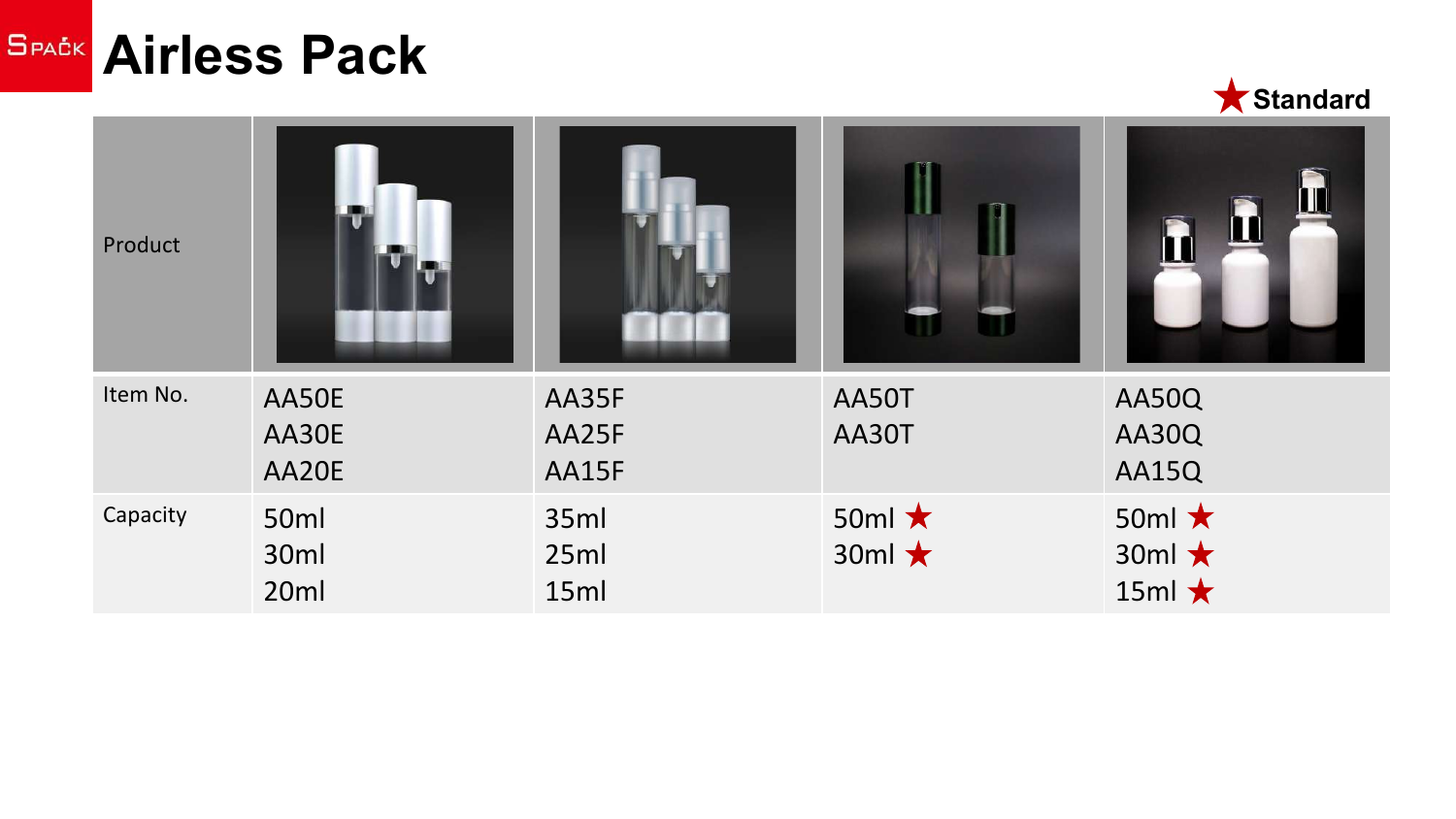

| Product  |                                         |                                   |                                                       |                                                 |
|----------|-----------------------------------------|-----------------------------------|-------------------------------------------------------|-------------------------------------------------|
| Item No. | AP150B / AP100B<br><b>AP50B / AP30B</b> | AP100S-2<br>AP50S-2<br>AP30S-2    | <b>AP300J</b><br><b>AP250J</b><br><b>AP200J</b>       | <b>AP300H</b><br><b>AP250H</b><br><b>AP200H</b> |
| Capacity | 150ml / 100ml<br>50ml / 30ml            | 100ml<br>50 <sub>ml</sub><br>30ml | 300ml $\star$<br>250ml $\bigstar$<br>200ml $\bigstar$ | 300ml<br>250ml<br>200ml                         |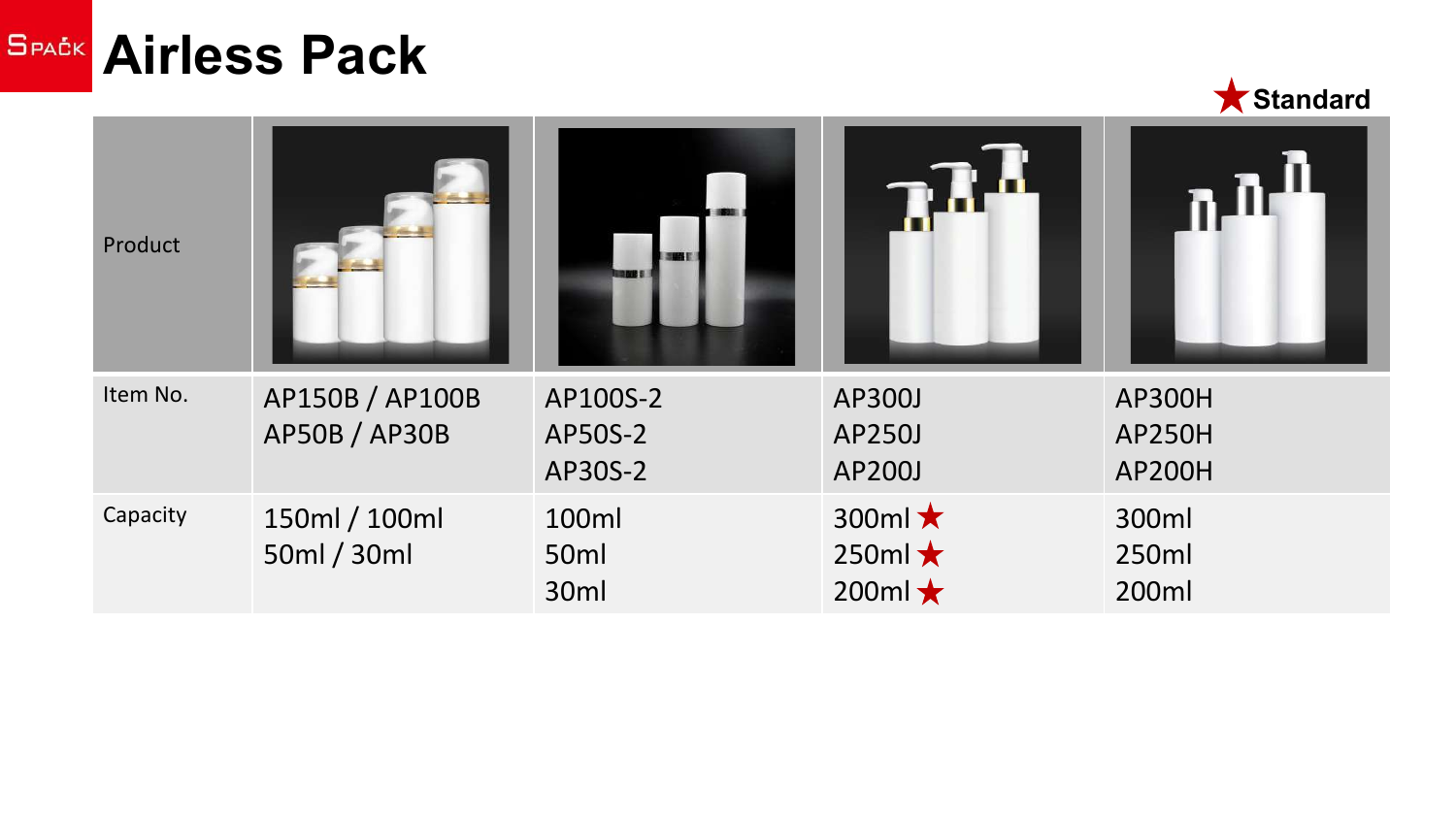



| Product  |               |              |                  |       |
|----------|---------------|--------------|------------------|-------|
| Item No. | <b>AP150D</b> | AP50D        | AP50C            | AP15F |
|          | <b>AP120D</b> | AP30D        | AP30C            | AP10F |
|          | <b>AP100D</b> | <b>AP15D</b> | AP20C            | AP05F |
| Capacity | 150ml $\star$ | 50ml $\star$ | 50 <sub>ml</sub> | 15ml  |
|          | 120ml $\star$ | $30ml \star$ | 30ml             | 10ml  |
|          | 100ml $\star$ | 15ml $\star$ | 20ml             | 5ml   |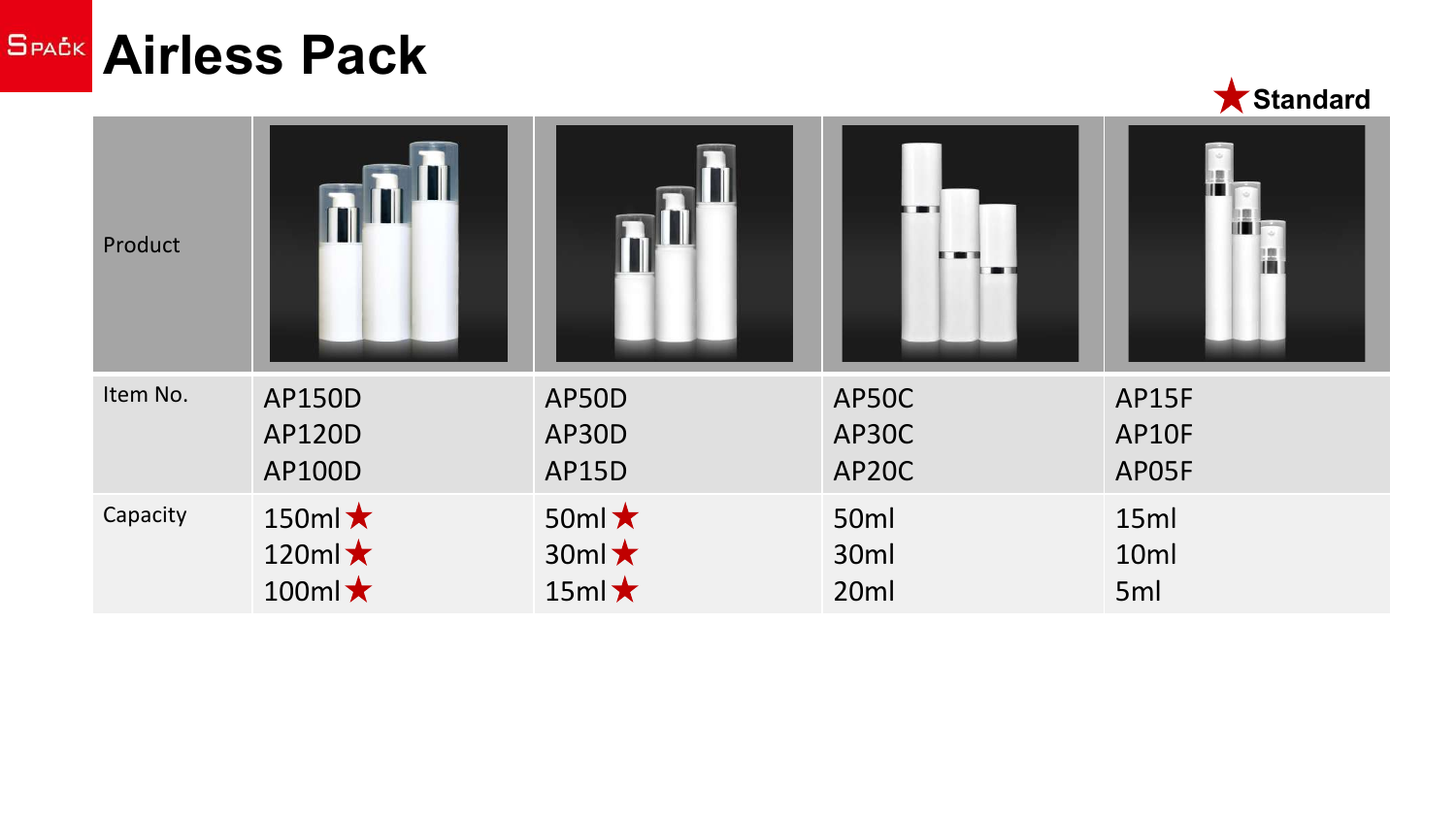

| Product  |                                                                |                |                                              |                                                 |
|----------|----------------------------------------------------------------|----------------|----------------------------------------------|-------------------------------------------------|
| Item No. | AP15W / AP10W<br>AP08W / AP05W<br>AP03W                        | AP50P<br>AP30P | WAP50T<br>WAP30T<br>WAP15T                   | AP50V<br>AP30V<br><b>AP15V</b>                  |
| Capacity | $15ml \star /10ml \star$<br>$8ml \star$<br>/5ml<br>$3ml \star$ | 50ml<br>30ml   | $50ml \star$<br>$30ml \star$<br>15ml $\star$ | 50ml $\bigstar$<br>30ml $\star$<br>15ml $\star$ |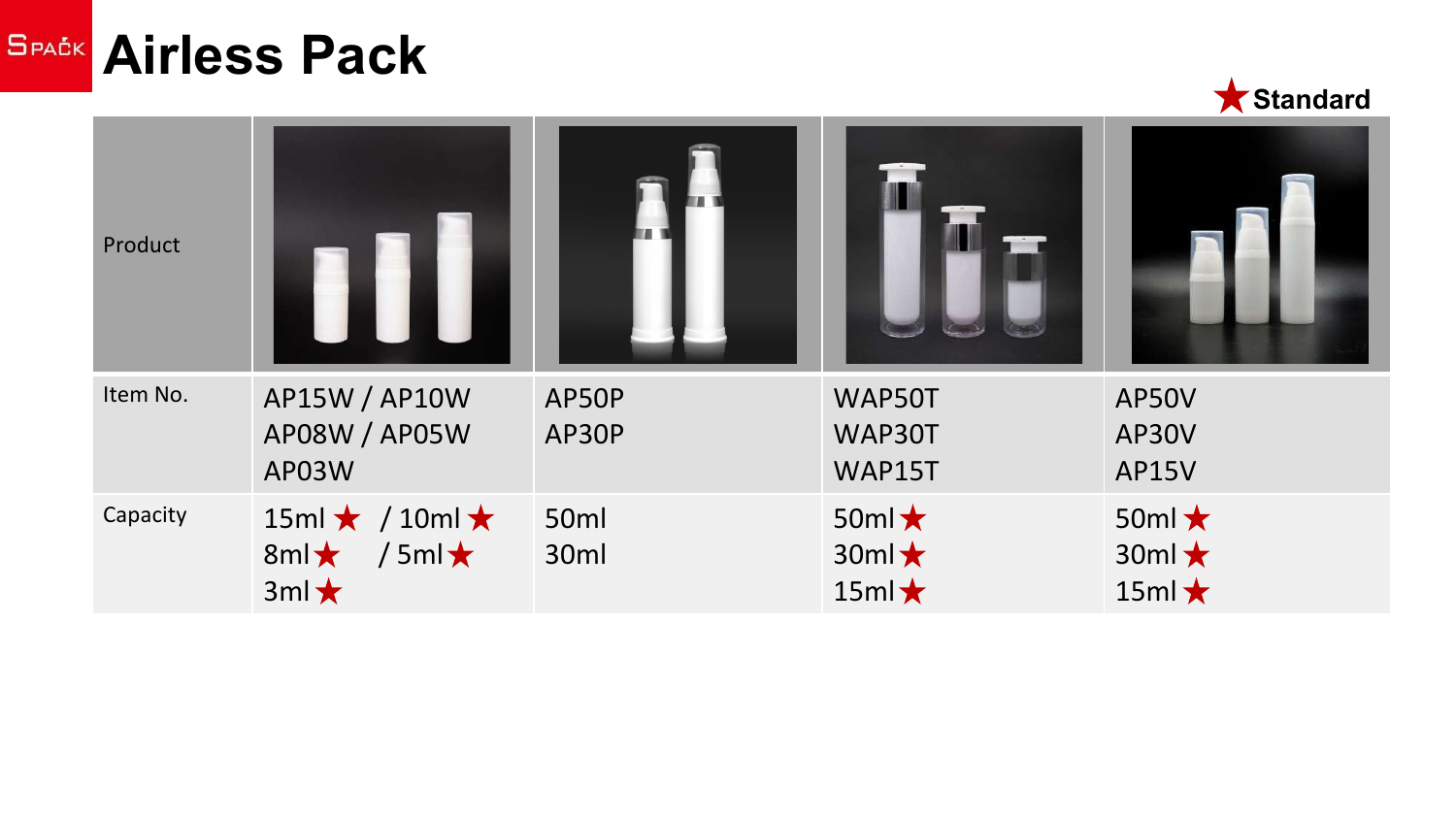

| Product  |                                                                             |                                         |                                    |                                              |
|----------|-----------------------------------------------------------------------------|-----------------------------------------|------------------------------------|----------------------------------------------|
| Item No. | AA100S / AA80S<br><b>AA50S / AA30S</b><br><b>AA15S</b>                      | <b>AP120Y</b><br><b>AP100Y</b><br>AP60Y | AP120S-1<br>AP100S-1<br>AP60S-1    | AA50C<br>AA30C<br>AA20C                      |
| Capacity | $100ml \star / 80ml \star$<br>$50ml \star$<br>$/30ml \star$<br>$15ml \star$ | 120ml<br>100ml<br>60 <sub>ml</sub>      | 120ml<br>100ml<br>60 <sub>ml</sub> | 50 <sub>ml</sub><br>30ml<br>20 <sub>ml</sub> |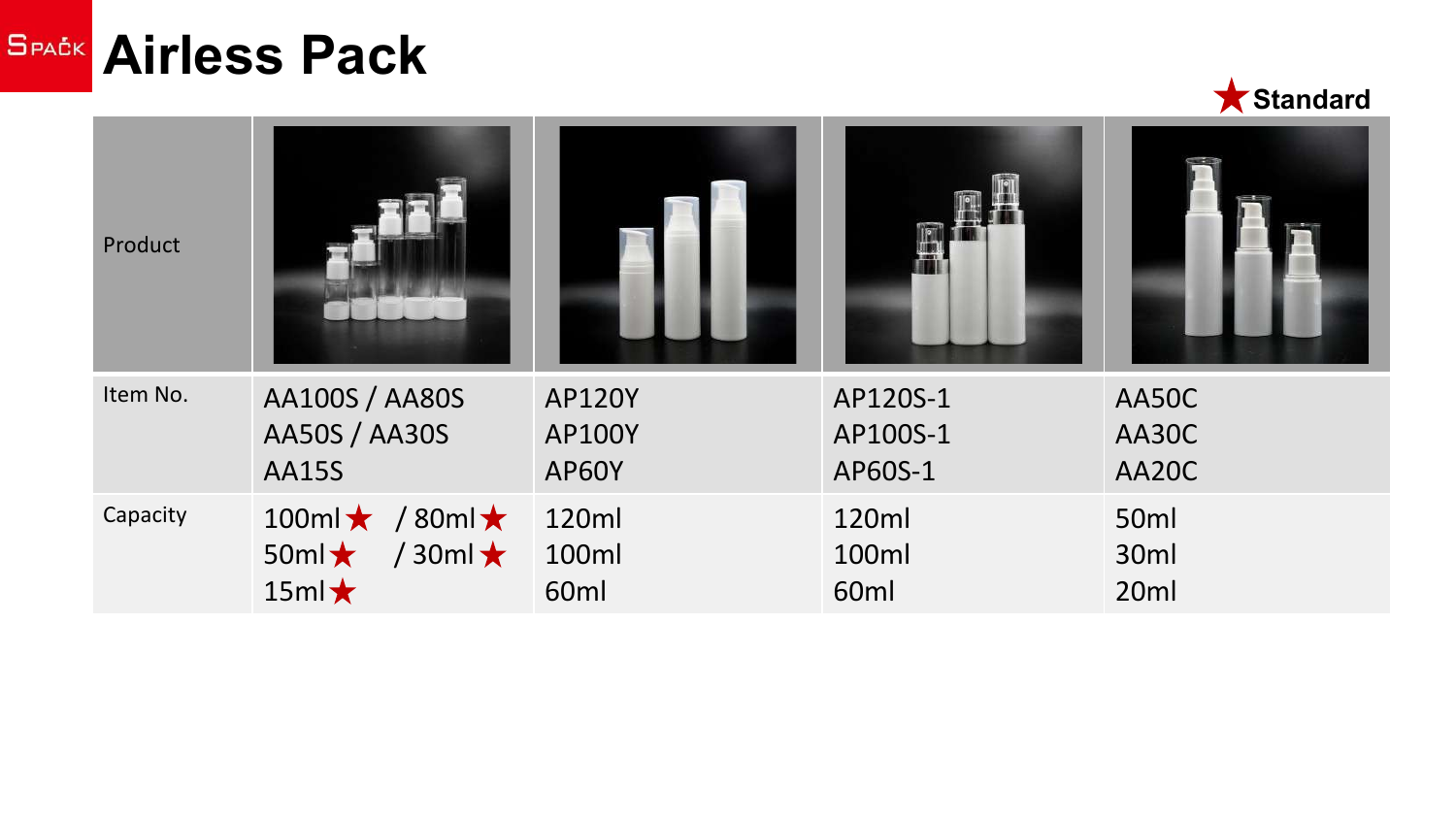



| Product  |                                              |                                              |                                         |                         |
|----------|----------------------------------------------|----------------------------------------------|-----------------------------------------|-------------------------|
| Item No. | WAP50D<br>WAP30D<br>WAP15D                   | WAP50Q<br>WAP30Q<br>WAP15Q                   | AP150A / AP100A<br><b>AP50A / AP30A</b> | AA50K<br>AA30K<br>AA15K |
| Capacity | 50ml $\star$<br>$30ml \star$<br>$15ml \star$ | $50ml \star$<br>$30ml \star$<br>$15ml \star$ | 150ml / 100ml<br>50ml / 30ml            | 50ml<br>30ml<br>15ml    |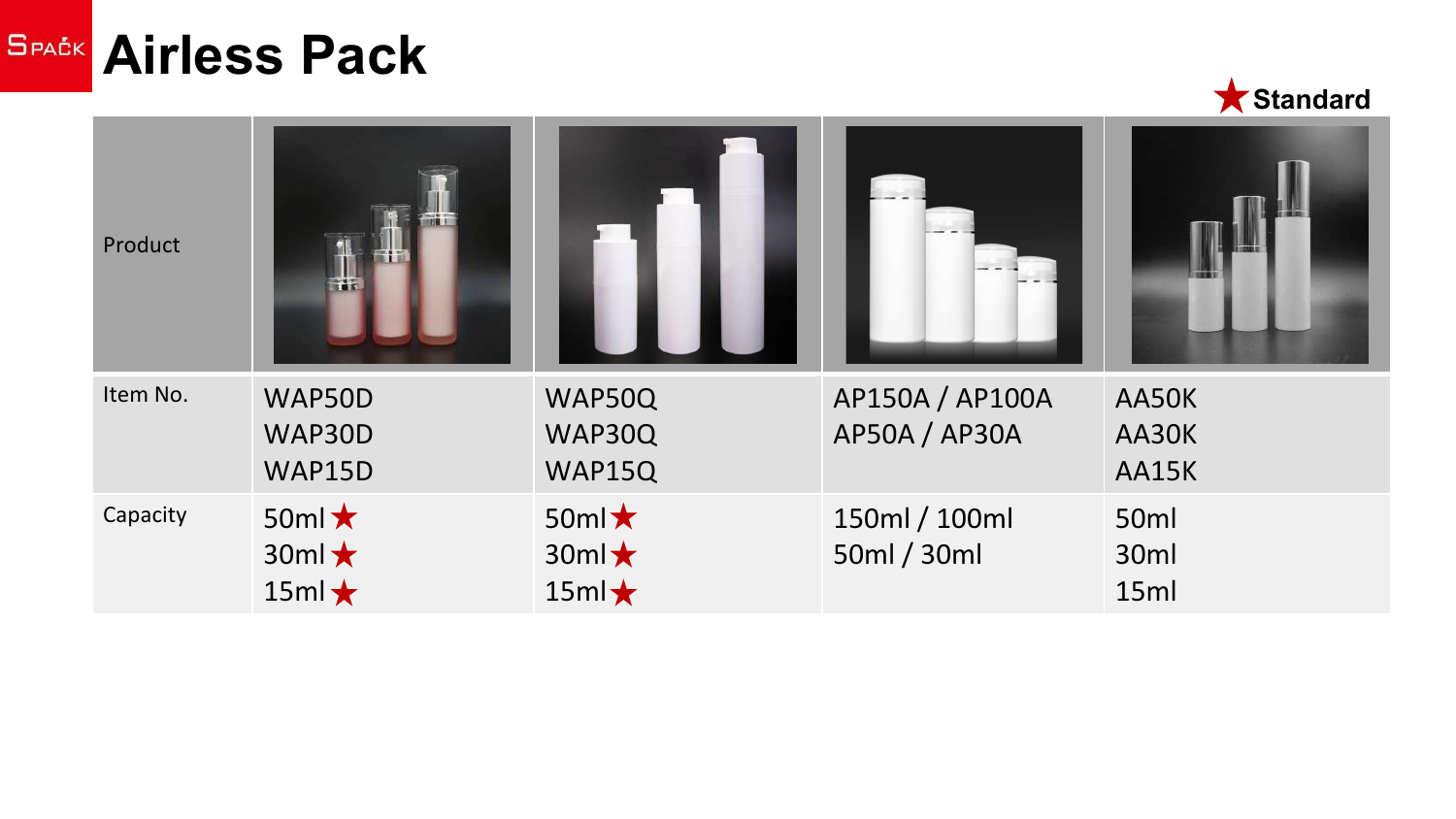



| Product  |                                                 |  |  |
|----------|-------------------------------------------------|--|--|
| Item No. | WAP50F<br>WAP30F<br>WAP15F                      |  |  |
| Capacity | 50ml $\star$<br>$30ml \star$<br>15ml $\bigstar$ |  |  |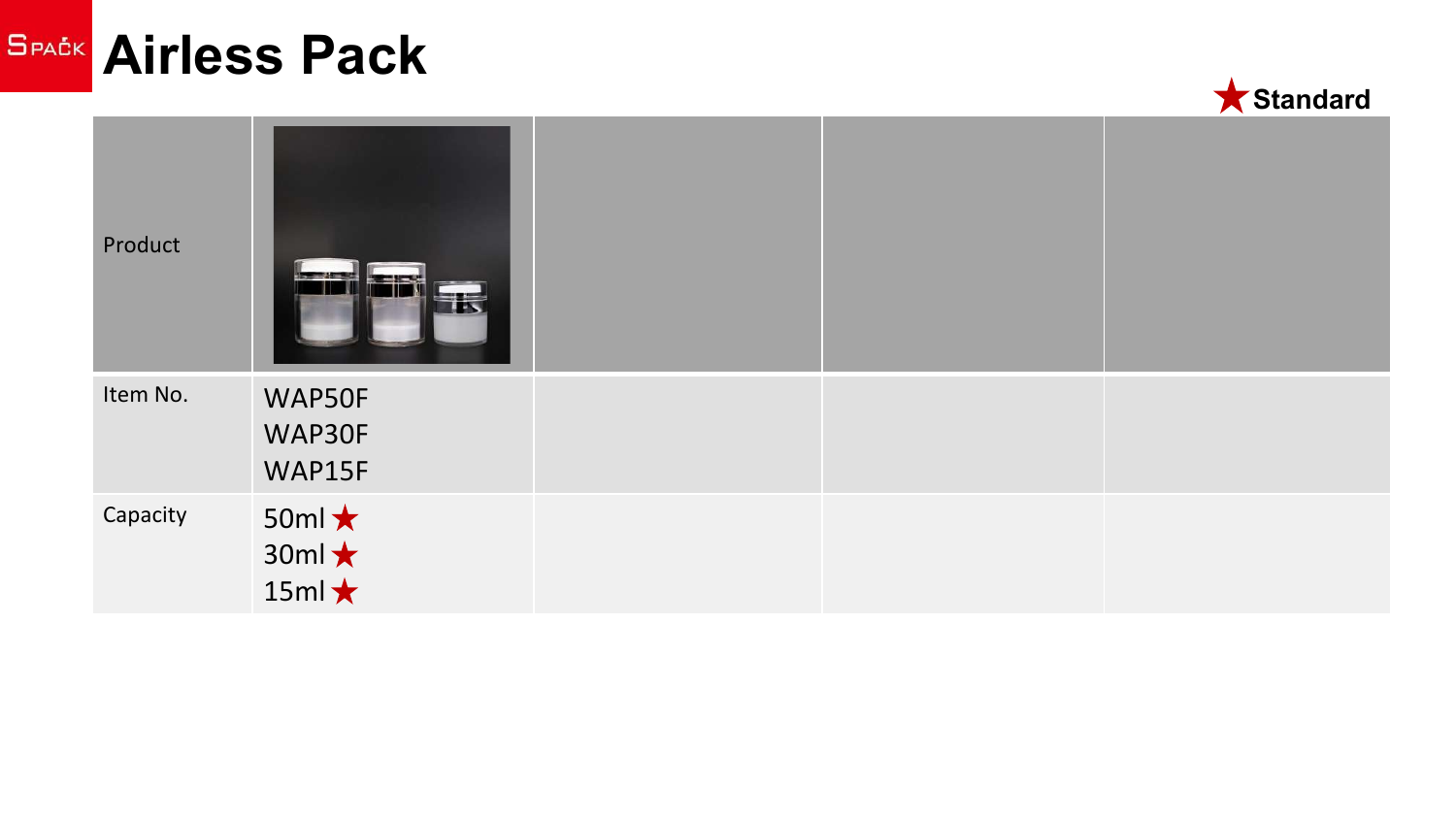# **Airless Spray Bottle**



| Product  |                                                                                          |  |  |
|----------|------------------------------------------------------------------------------------------|--|--|
| Item No. | SAP150D / SAP120D<br>SAP100D / SAP50D<br>SAP30D / SAP15D                                 |  |  |
| Capacity | 150ml $\star$ / 120ml $\star$<br>$100ml \star / 50ml \star$<br>$30ml \star / 15ml \star$ |  |  |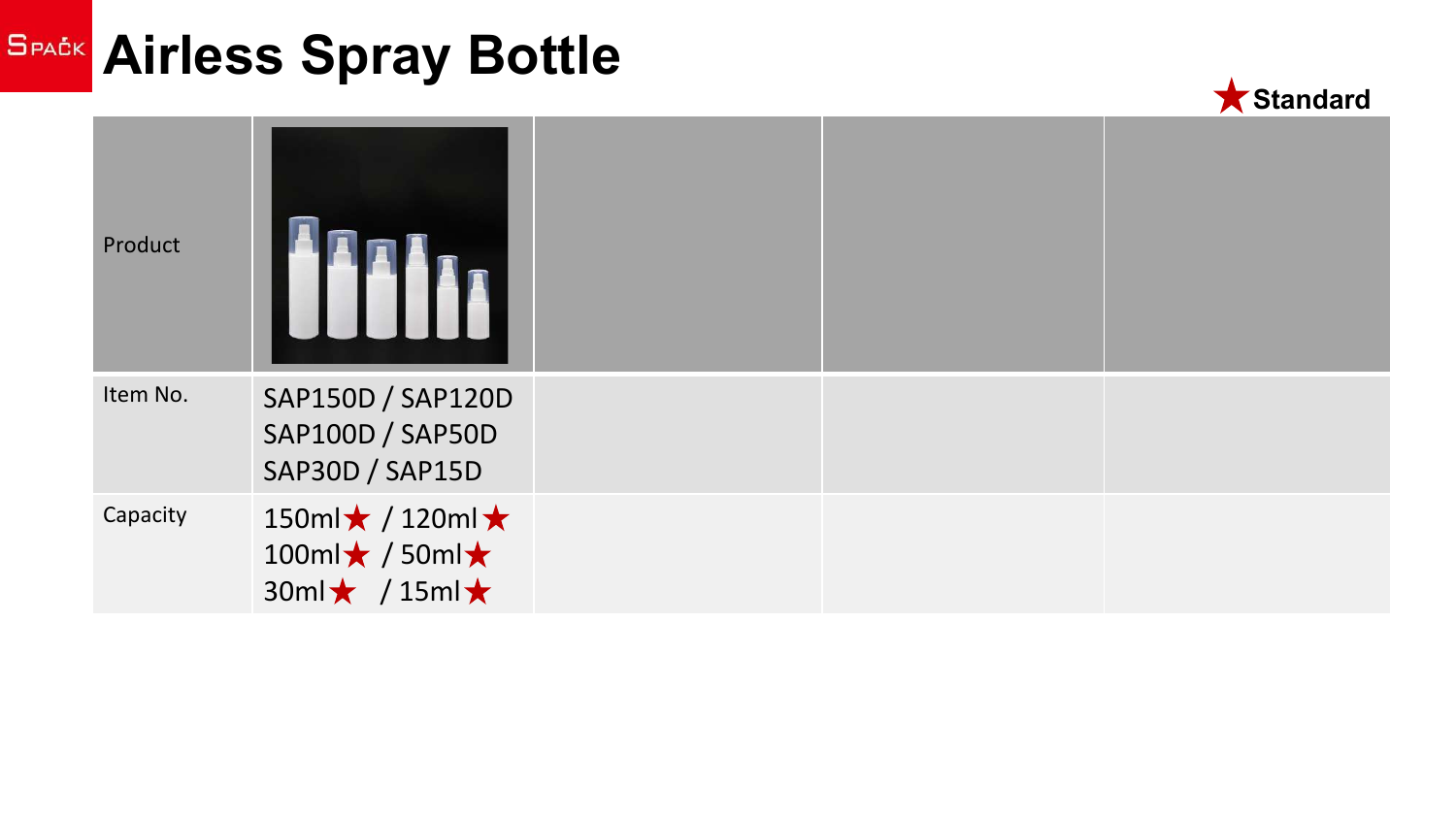## **Airless Tube**



| Product  |                                                     |                                                  |                                                  |                                                  |
|----------|-----------------------------------------------------|--------------------------------------------------|--------------------------------------------------|--------------------------------------------------|
| Item No. | TE100B-LPA002AN<br>TE75B-LPA002AN<br>TE50B-LPA002AN | <b>TE50A-LPA002A18</b><br><b>TE30A-LPA002A18</b> | <b>TE50A-LPA002B18</b><br><b>TE30A-LPA002B18</b> | <b>TE50A-LPA002C18</b><br><b>TE30A-LPA002C18</b> |
| Capacity | 100ml<br>75ml<br>50 <sub>ml</sub>                   | 50ml<br>30ml                                     | 50 <sub>ml</sub><br>30ml                         | 50ml $\star$<br>30ml $\star$                     |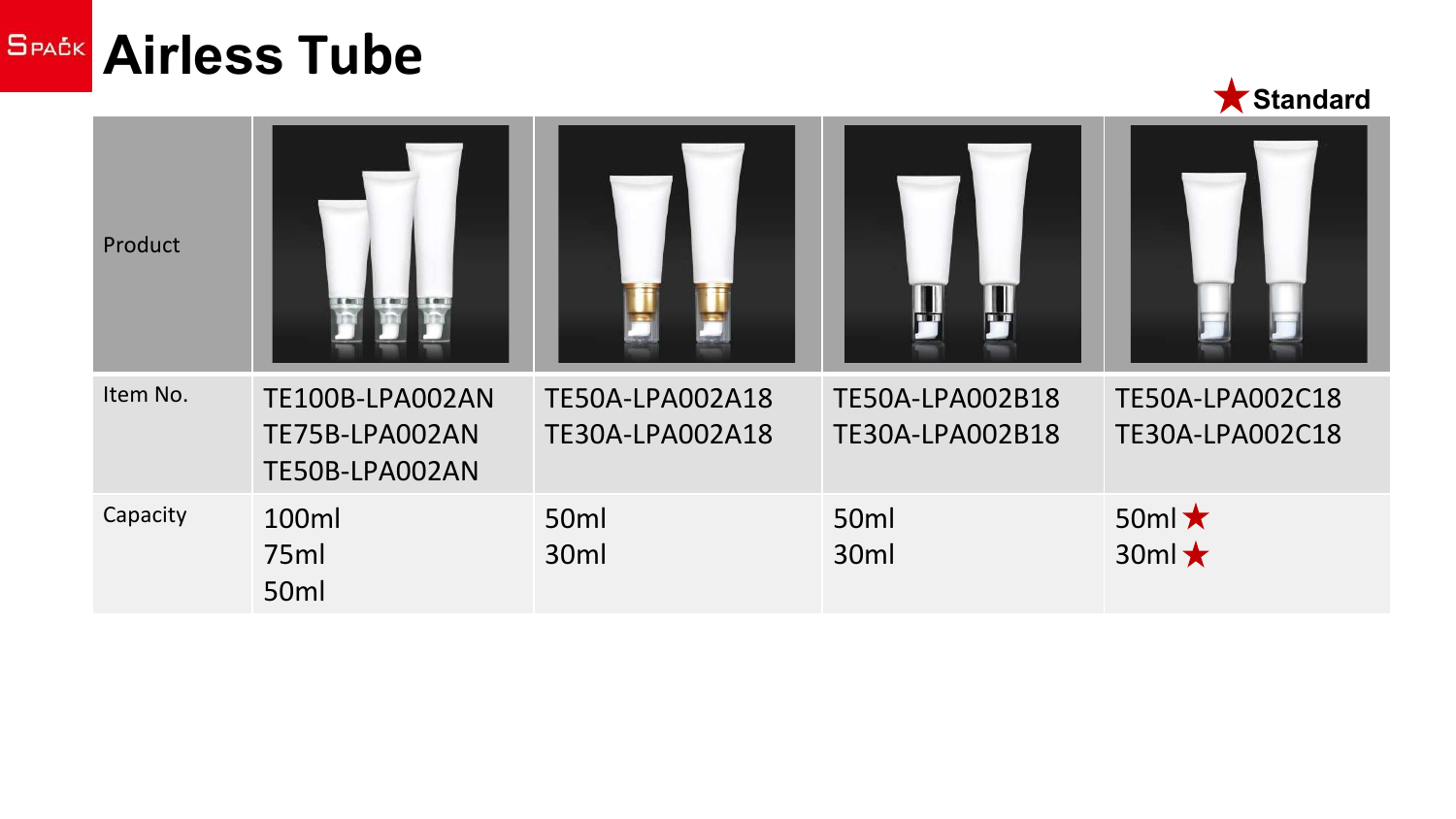



| Product  |              | $\circ$       |  |
|----------|--------------|---------------|--|
| Item No. | TE30E        | TE50A-SPA002A |  |
| Capacity | $30ml \star$ | 50ml          |  |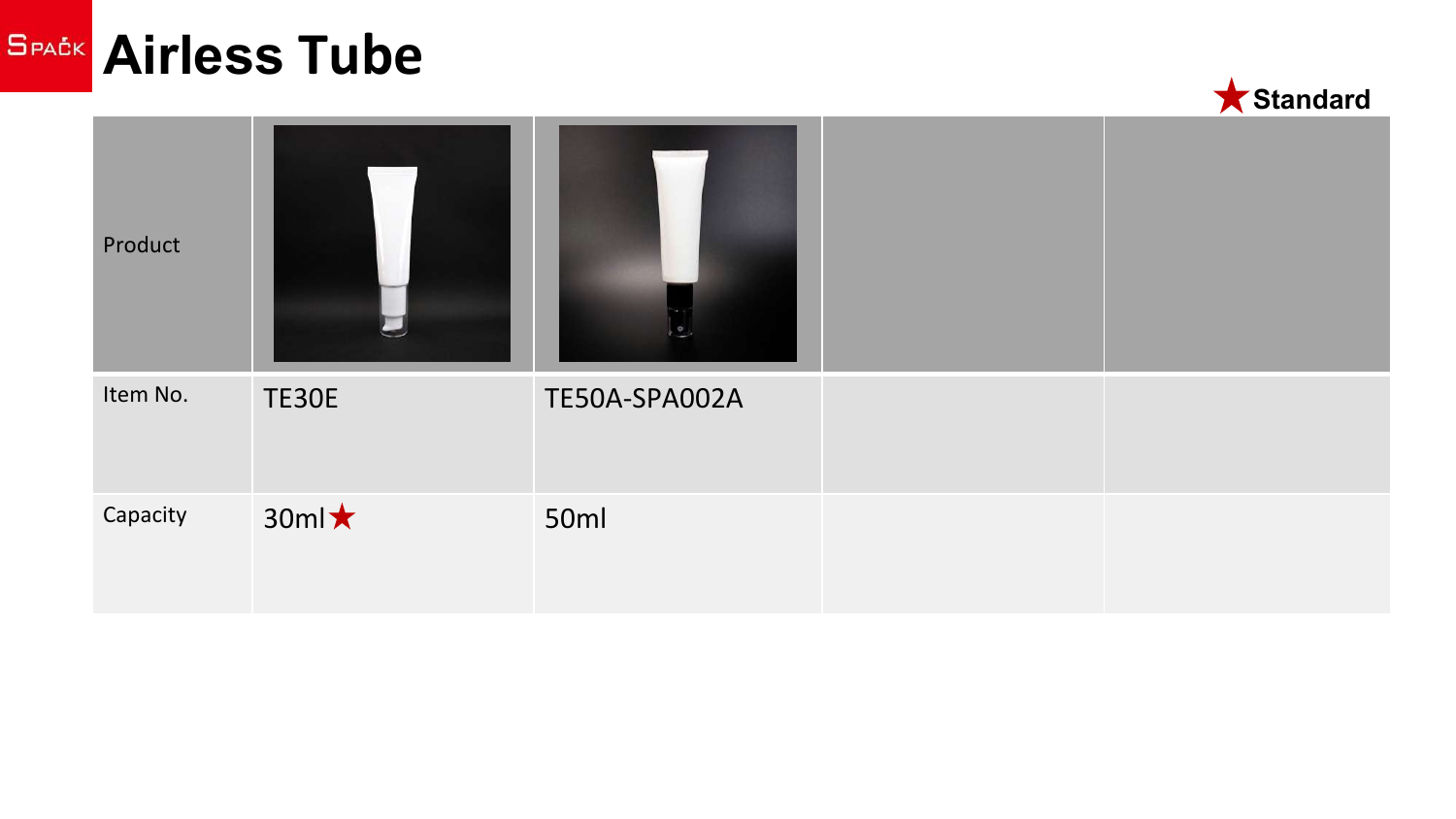

| Product  |                  |        |                                             |
|----------|------------------|--------|---------------------------------------------|
| Item No. | WAP10J<br>WAP05J | WAP10T | WAP05Z<br>WAP10Z<br>WAP20Z                  |
| Capacity | 10ml<br>5ml      | 10ml   | $5ml \star$<br>$10ml \star$<br>$20ml \star$ |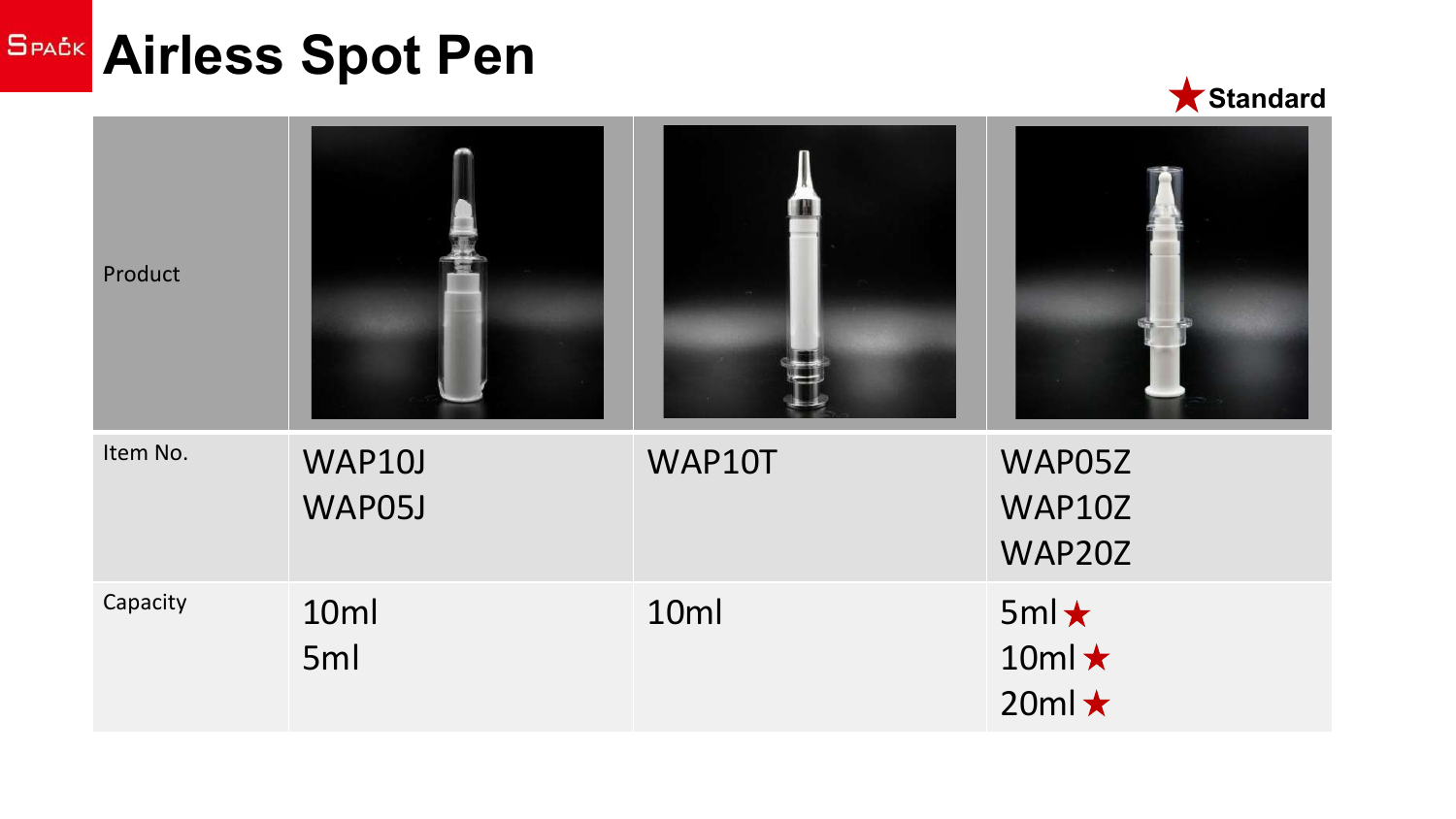

| Capacity         | <b>Suggested Products</b> | <b>Closure Option</b>       | <b>Second Treatment</b>                          |
|------------------|---------------------------|-----------------------------|--------------------------------------------------|
| 15ml             | Essence                   | Lotion Pump/<br>Mist Spryer | <b>Frosted Treatment</b><br>Silk Screen Printing |
| 30 <sub>ml</sub> | Essence                   | Lotion Pump/<br>Mist Spryer | Cap with Hot Stamping Ring<br>$\bullet$          |
| 50 <sub>ml</sub> | Essence                   | Lotion Pump/<br>Mist Spryer |                                                  |
| 80 <sub>ml</sub> | Lotion                    | Lotion Pump/<br>Mist Spryer |                                                  |
| 100ml            | Lotion                    | Lotion Pump/<br>Mist Spryer |                                                  |





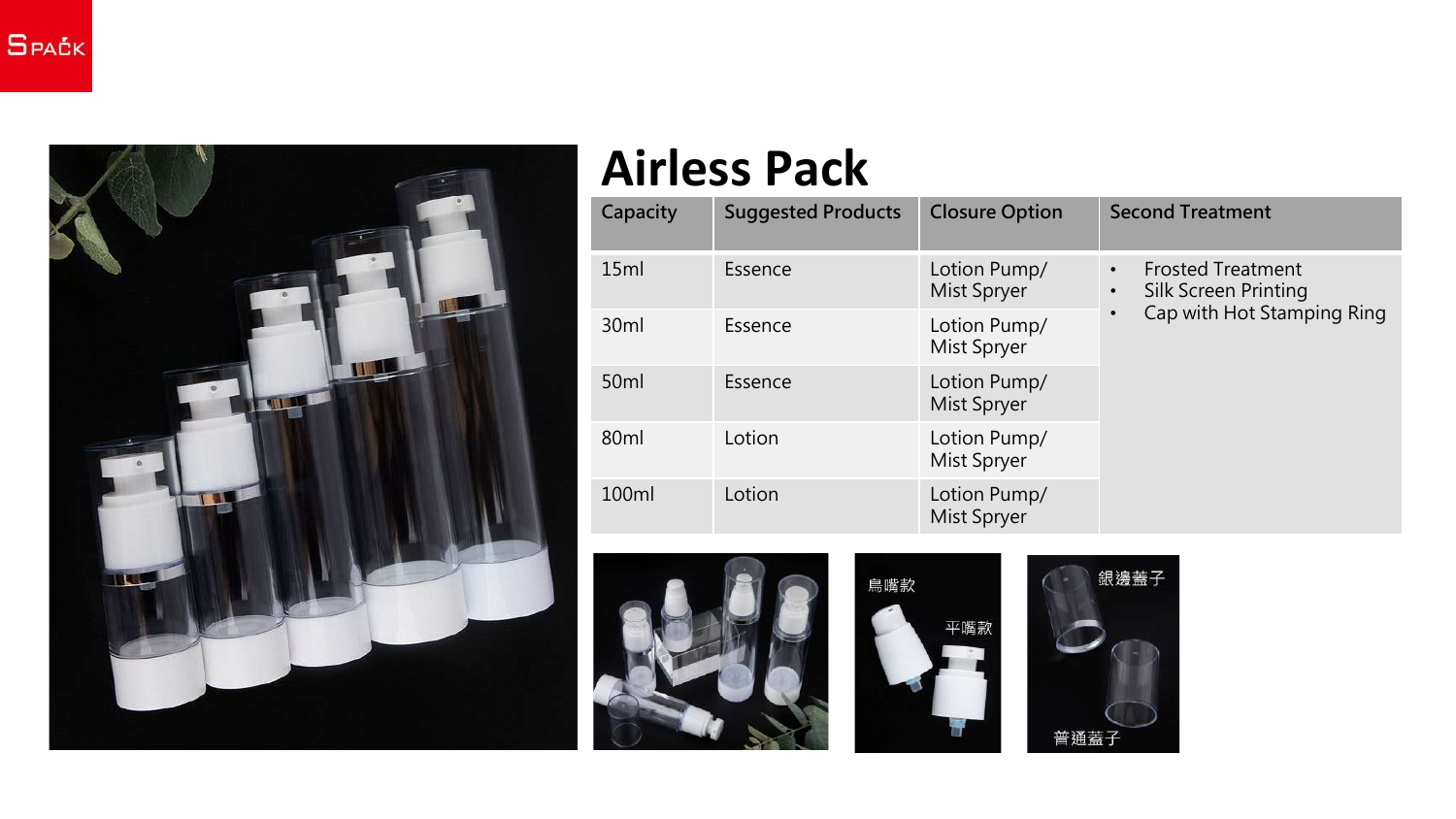

| Capacity         | Suggested<br><b>Products</b> | <b>Closure Option</b>                                  | <b>Second Treatment</b>                                 |
|------------------|------------------------------|--------------------------------------------------------|---------------------------------------------------------|
| 15ml             | Essence                      | Shiny Silver Alum Pump<br>Shiny Sliver Shoulder Collar | <b>Frosted Treatment</b><br>Lacquer Treatment           |
| 30 <sub>ml</sub> | Essence                      | Shiny Silver Alum Pump<br>Shiny Sliver Shoulder Collar | Silk Screen Printing<br><b>Hot Stamping</b><br>Printing |
| 50 <sub>ml</sub> | Essence                      | Shiny Silver Alum Pump<br>Shiny Sliver Shoulder Collar |                                                         |

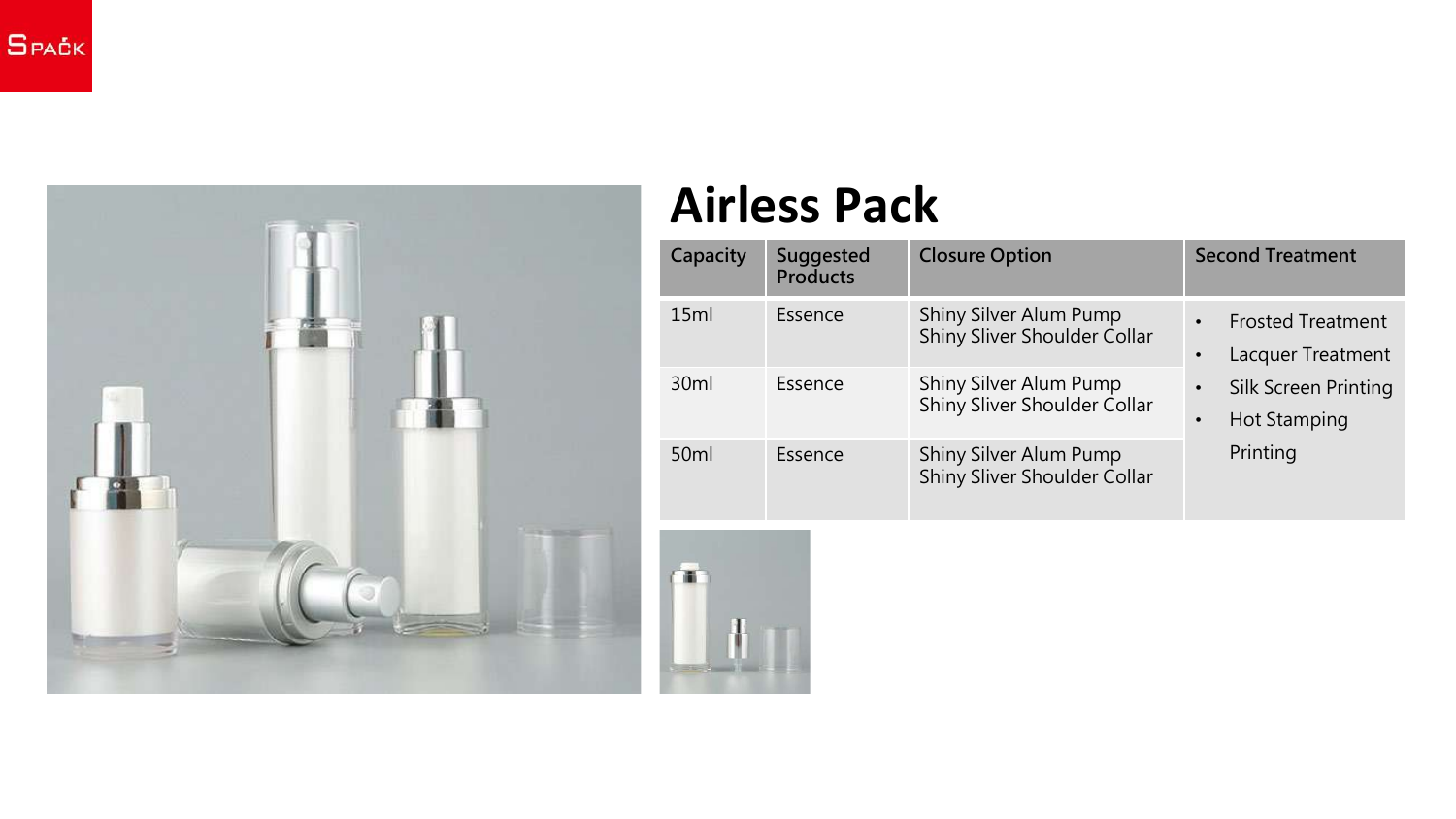

#### **Airless Jar**

| Capacity         | Suggested<br><b>Products</b> | <b>Closure Option</b>                                 | <b>Second Treatment</b>                              |
|------------------|------------------------------|-------------------------------------------------------|------------------------------------------------------|
| 15ml             | Eye Cream                    | White Shoulder Collar<br>Shiny Sliver Shoulder Collar | <b>Frosted Treatment</b><br>Lacquer Treatment        |
| 30 <sub>ml</sub> | Cream                        | White Shoulder Collar<br>Shiny Sliver Shoulder Collar | Silk Screen Printing<br><b>Hot Stamping Printing</b> |
| 50 <sub>ml</sub> | Cream                        | White Shoulder Collar<br>Shiny Sliver Shoulder Collar |                                                      |

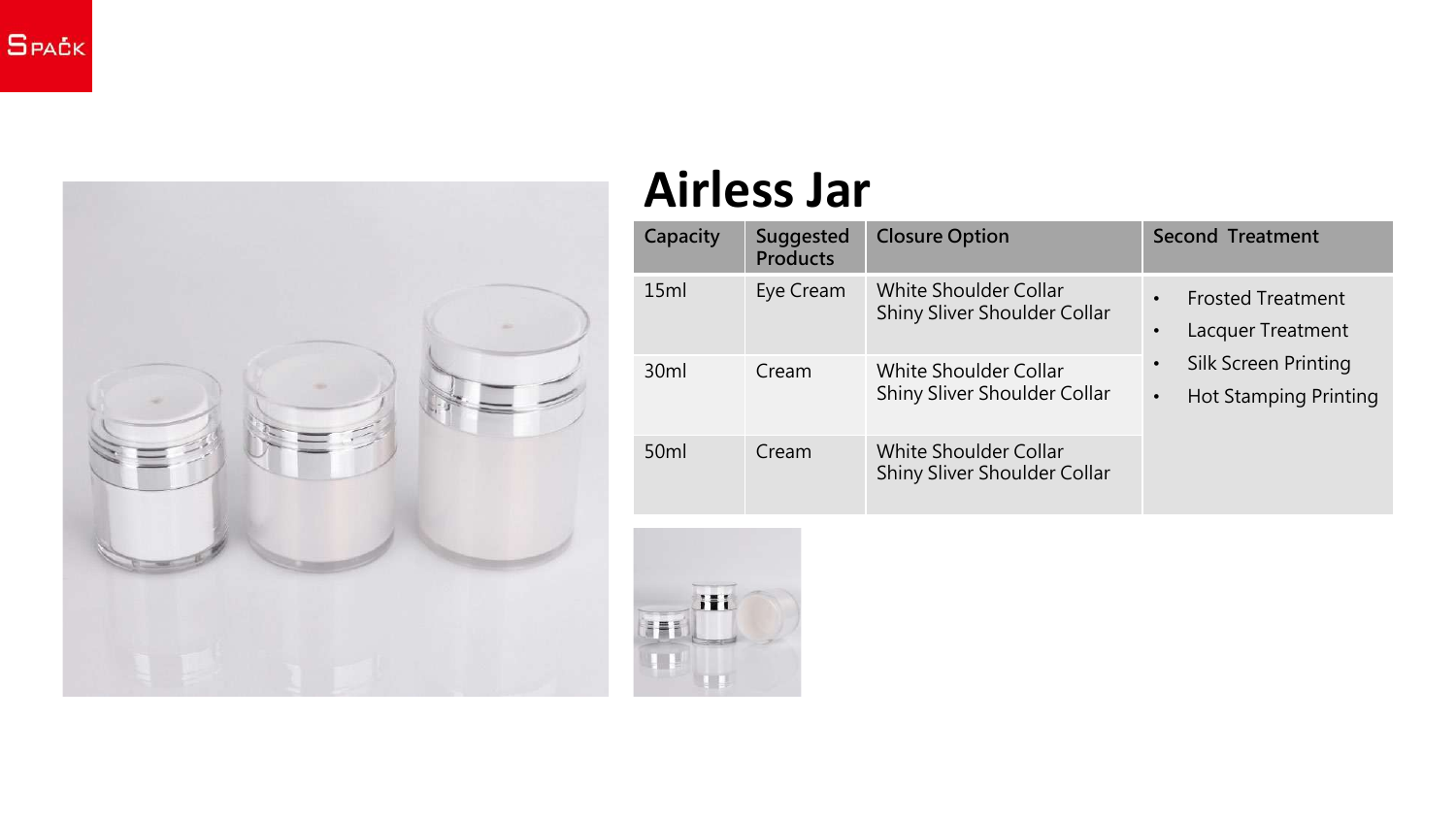

| Capacity         | Suggested<br><b>Products</b> | <b>Closure Option</b>                                 | <b>Second Treatment</b>                              |
|------------------|------------------------------|-------------------------------------------------------|------------------------------------------------------|
| 15ml             | Eye Cream                    | White Shoulder Collar<br>Shiny Sliver Shoulder Collar | <b>Frosted Treatment</b><br><b>Lacquer Treatment</b> |
| 30 <sub>ml</sub> | Essence                      | White Shoulder Collar<br>Shiny Sliver Shoulder Collar | Silk Screen Printing<br><b>Hot Stamping</b>          |
| 50 <sub>ml</sub> | Lotion                       | White Shoulder Collar<br>Shiny Sliver Shoulder Collar | Printing                                             |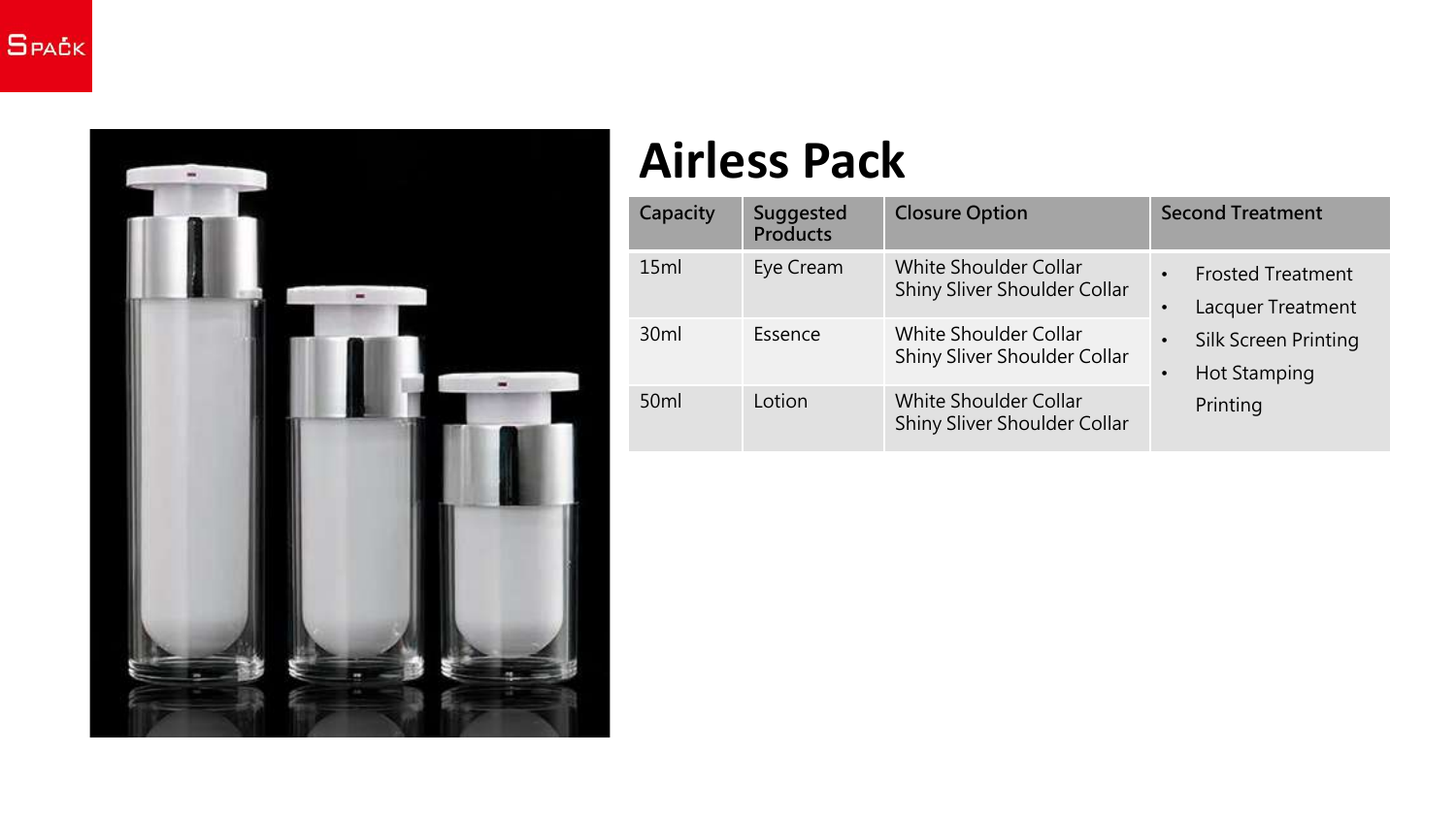



| Capacity         | Suggested<br><b>Products</b> | <b>Closure Option</b>                                          | <b>Second Treatment</b>                                       |
|------------------|------------------------------|----------------------------------------------------------------|---------------------------------------------------------------|
| 15ml             | Eye Serum                    | White/Black/Shiny Silver Pump<br>White/Black/Shiny Silver Base | <b>Frosted Treatment</b><br>$\bullet$                         |
| 30 <sub>ml</sub> | Essence                      | White/Black/Shiny Silver Pump<br>White/Black/Shiny Silver Base | Lacquer Treatment<br>$\bullet$<br><b>Silk Screen Printing</b> |
| 50 <sub>ml</sub> | Lotion                       | White/Black/Shiny Silver Pump<br>White/Black/Shiny Silver Base | <b>Hot Stamping Printing</b><br>$\bullet$                     |





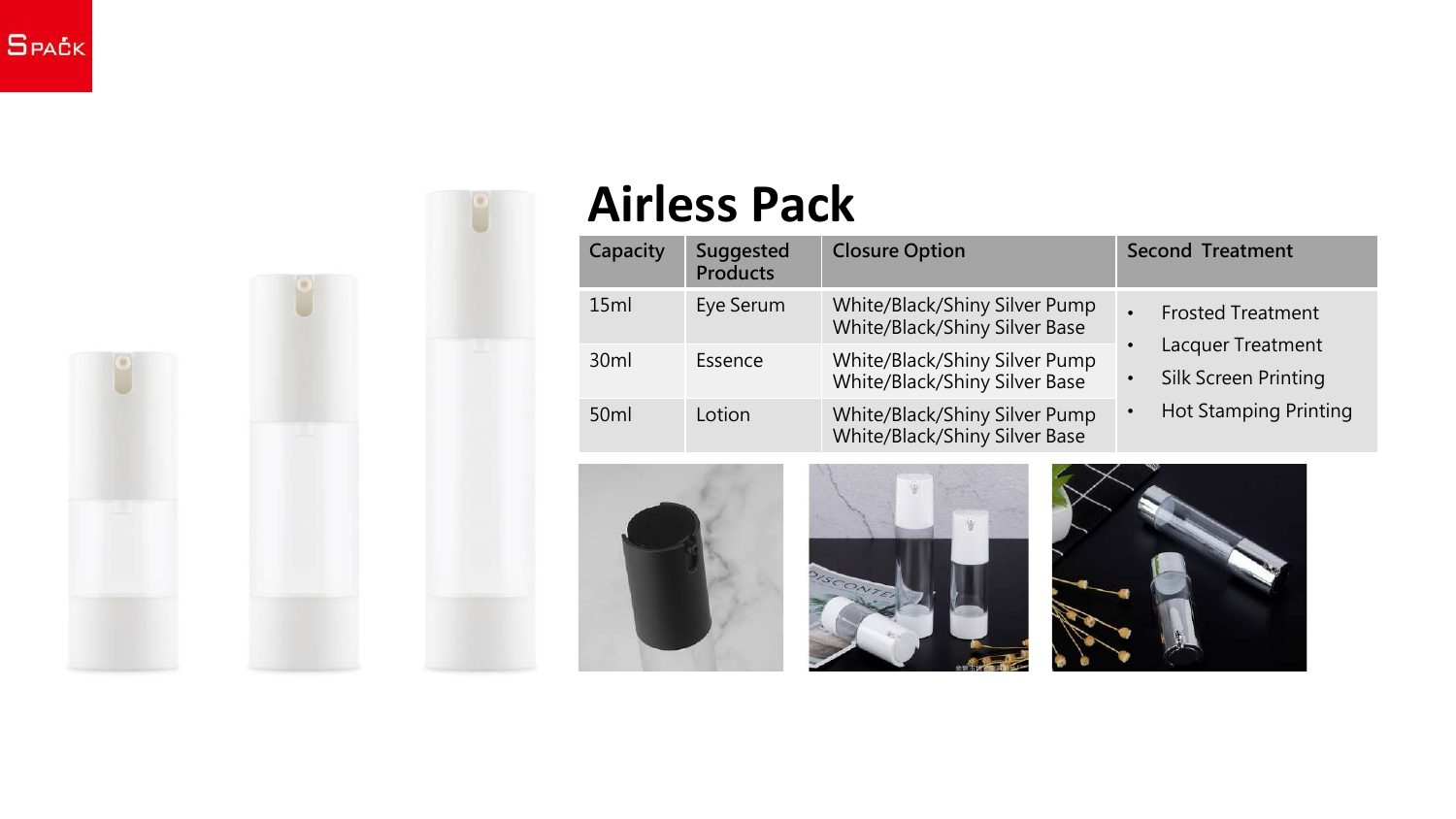

| Capacity         | <b>Suggested Products</b> | <b>Closure Option</b> | <b>Second Treatment</b>                          |
|------------------|---------------------------|-----------------------|--------------------------------------------------|
| 15ml             | Essence                   | White Pump            | <b>Frosted Treatment</b>                         |
| 30 <sub>ml</sub> | Essence                   | White Pump            | Lacquer Treatment<br><b>Silk Screen Printing</b> |
| 50 <sub>ml</sub> | Essence                   | White Pump            | <b>Hot Stamping Printing</b><br>$\bullet$        |

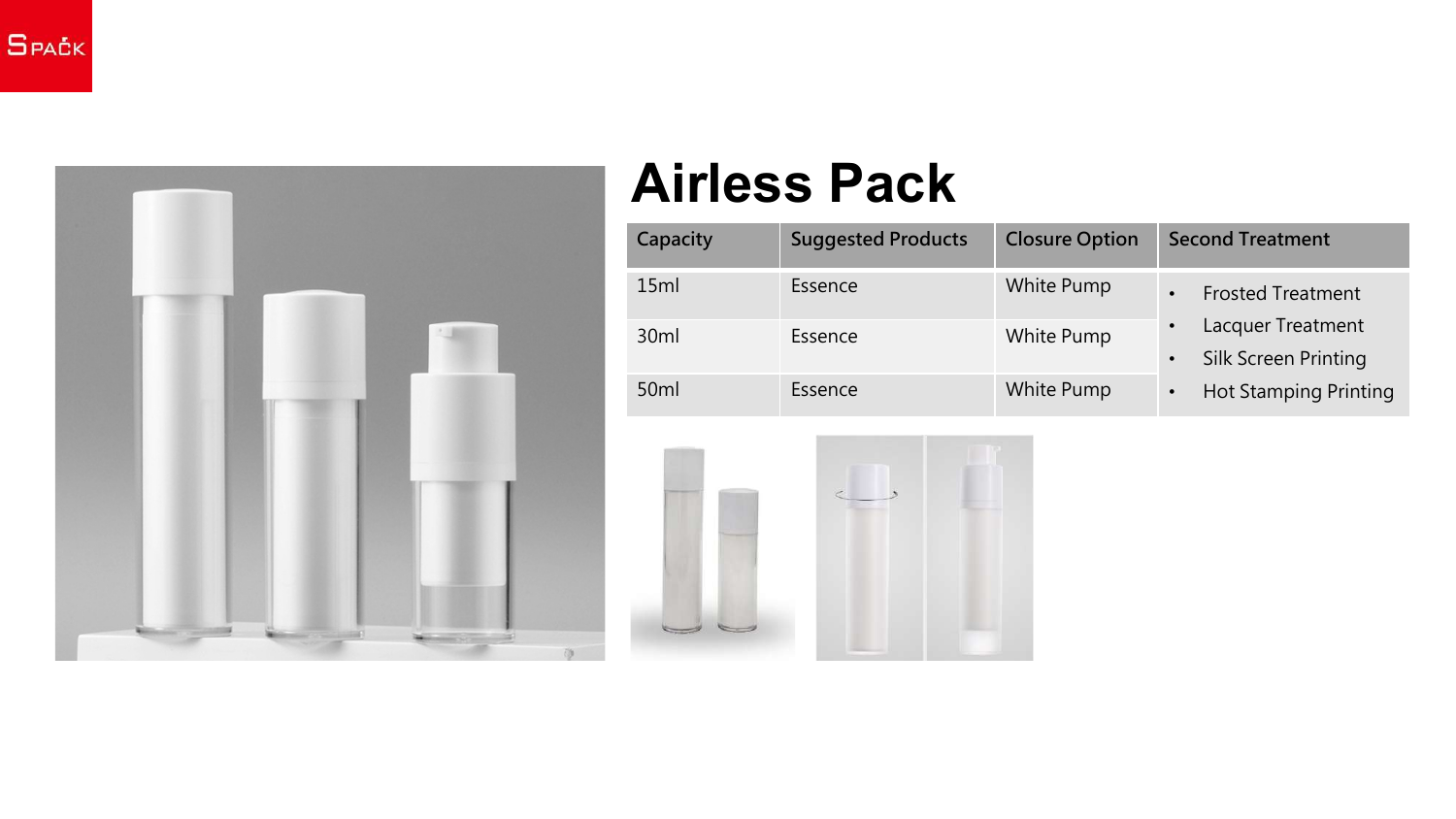



| Capacity         | <b>Suggested Products</b> | <b>Closure Option</b> | <b>Second Treatment</b>                                 |
|------------------|---------------------------|-----------------------|---------------------------------------------------------|
| 5 <sub>ml</sub>  | Essence                   | N/A                   | <b>Frosted Treatment</b><br>$\bullet$                   |
| 10 <sub>ml</sub> | Essence                   | N/A                   | <b>Lacquer Treatment</b><br><b>Silk Screen Printing</b> |
| 15ml             | Essence                   | N/A                   | <b>Hot Stamping Printing</b>                            |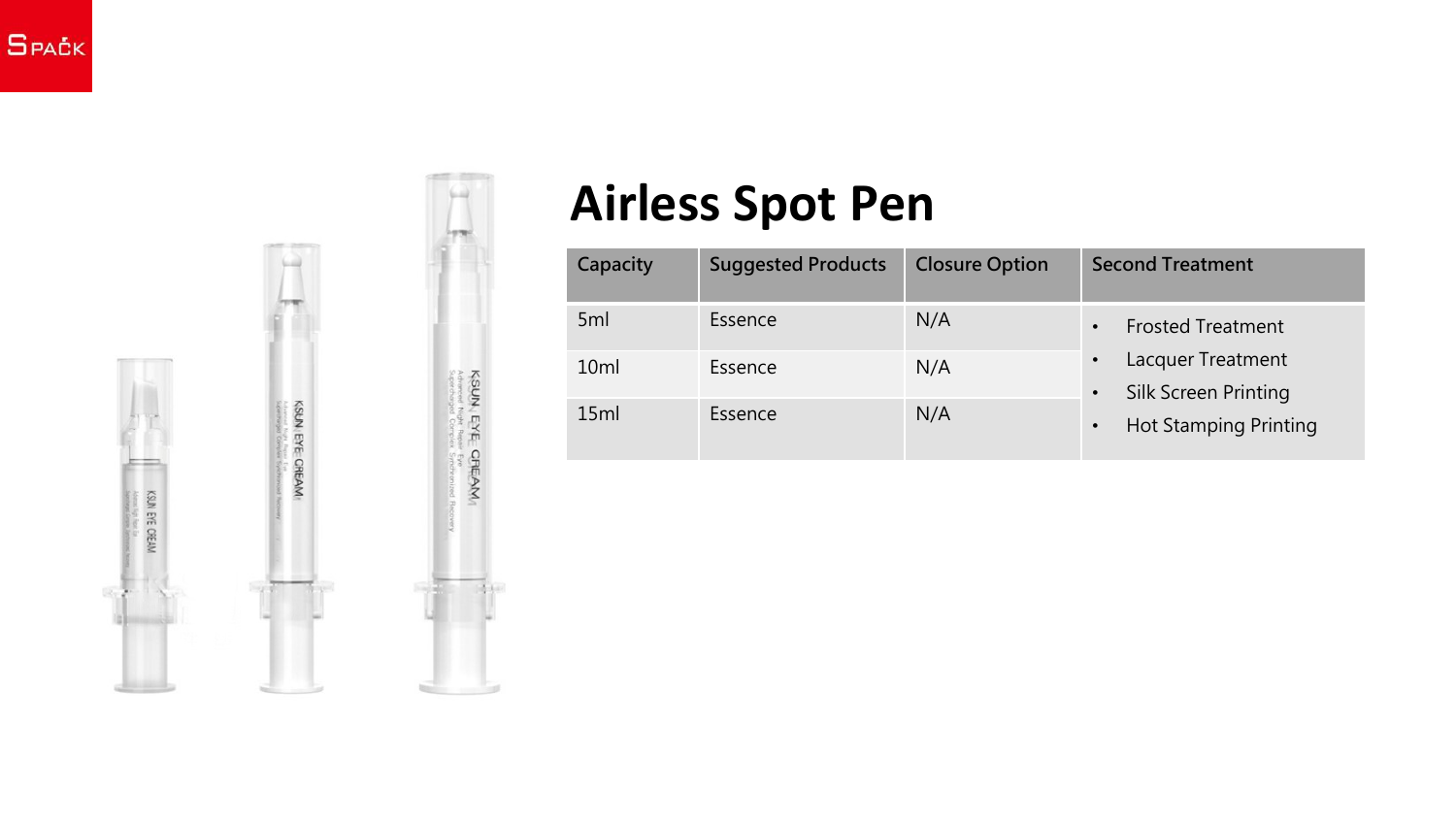

KSUN EYE CREAM Night<br>Co

紧装

| Capacity         | <b>Suggested Products</b> | <b>Closure Option</b>                   | <b>Second Treatment</b>                                 |
|------------------|---------------------------|-----------------------------------------|---------------------------------------------------------|
| 5 <sub>ml</sub>  | Essence                   | <b>Shiny Silver Collar &amp; Button</b> | <b>Frosted Treatment</b>                                |
| 10 <sub>ml</sub> | Essence                   | <b>Shiny Silver Collar &amp; Button</b> | <b>Lacquer Treatment</b><br><b>Silk Screen Printing</b> |
| 15ml             | Essence                   | <b>Shiny Silver Collar &amp; Button</b> | <b>Hot Stamping Printing</b>                            |